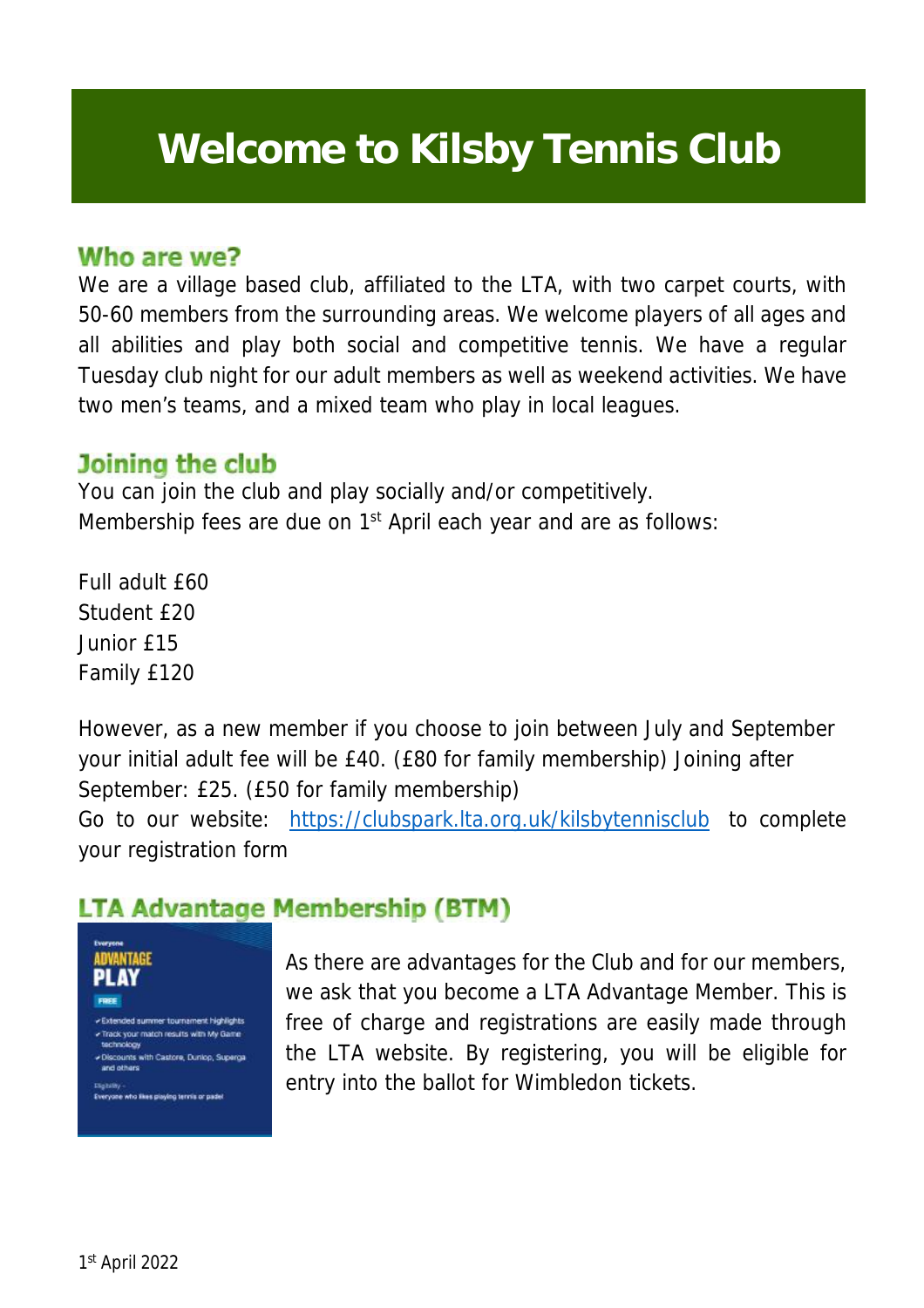## **Social tennis**

Tuesday night is Club Night**.** It is an opportunity to play with fellow members. Just turn up any time after 6pm. We play mixed doubles, using both courts. We play one set of 7 games and then mix up the teams. If anyone is waiting to play then there is no warm up on court and sudden death deuce is invoked.



A number of members also turn up on a Sunday morning from 10am for social tennis. Dependent on numbers there is a ladies tennis group on a Friday afternoon as well as other ad hoc practice sessions.

### **Competitive tennis**



We run an annual tournament each year, typically men's singles, men's doubles, ladies' doubles and mixed doubles. Entry to these competitions is included in your membership fee. You can select which events to enter on payment of your fees. Finals are all played on the same day at the end of the season when we also have a family BBQ.

### Use of the courts

You may use the courts at any time provided they are not being used for matches, approved coaching or club events. To be able to book a court you will need a login. Once you have paid your fees then you will be sent a login by Brian Perry.

To book a court, go to the Kilsby tennis club website:

<https://clubspark.lta.org.uk/kilsbytennisclub> and login to see court availability. Court 1 is the one next to the A5. A limit of two hours is set for any booking. Match schedules are also posted on the court notice board.

Once you have joined, you will be provided with a code to unlock the court gate. You may bring a guest to play, but a fee of £3 for an adult and 50p for a junior must be paid to the Treasurer on each occasion. You are responsible for their behaviour.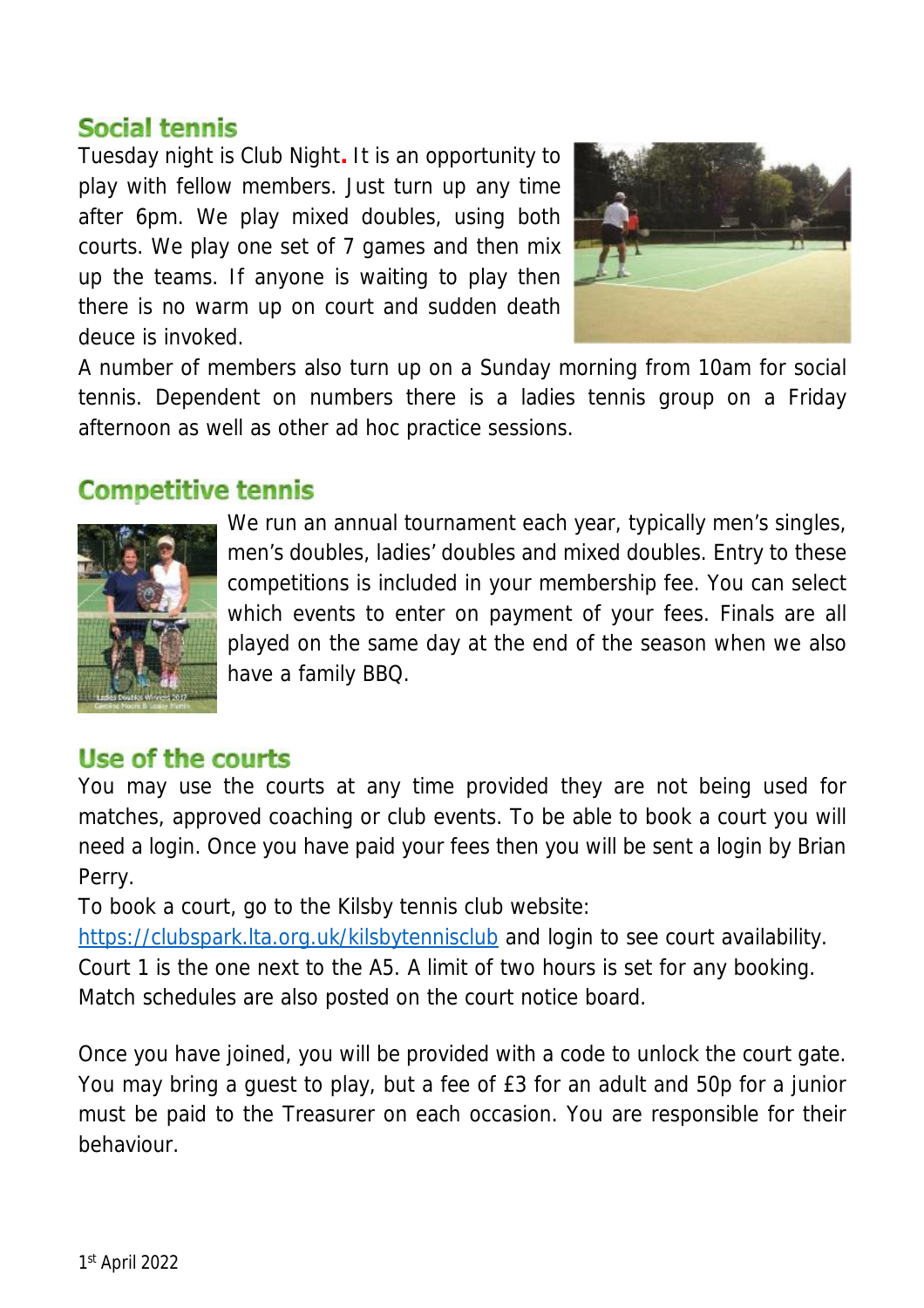Please clear any leaves from the court using the brush and net provided. You are responsible for ensuring the gate is locked after use and the net tension released. Please wear tennis shoes at all times and ensure they do not mark the courts. The courts may not be used for anything other than the game of tennis.

A full set of court rules is posted on the club notice board next to the court entrance along with the list of match dates.

## **Facilities**



We have a ball machine for the use of members. If you wish to use it, please book it out via the website, in the same way as you would book a court.

Balls kept in the shed next to the courts are for use on club night only. If you are playing social tennis please provide your own balls. We do not have any changing rooms and access to a toilet is not guaranteed apart from club night and match days. From time to time the club may arrange coaching for groups and/or

individuals. Please see the website for current activities.

## **Team Tennis**

We enter teams in the Rugby & Northampton leagues and the teams are run by members.

#### **Summer Teams (Rugby League)**

Men's team – Alfie Bee [\(alfieb725@gmail.com\)](mailto:(alfieb725@gmail.com)) Ladies team – Sarah Wilson [\(wilsarahlucy@aol.com\)](mailto:(wilsarahlucy@aol.com))

#### **Summer Team (Northampton League)**

Men's team - James Loader [\(jloader@hotmail.co.uk\)](mailto:(jloader@hotmail.co.uk))

Winter Teams (Rugby & Northampton Leagues) Men's team - James Loader [\(jloader@hotmail.co.uk\)](mailto:(jloader@hotmail.co.uk))